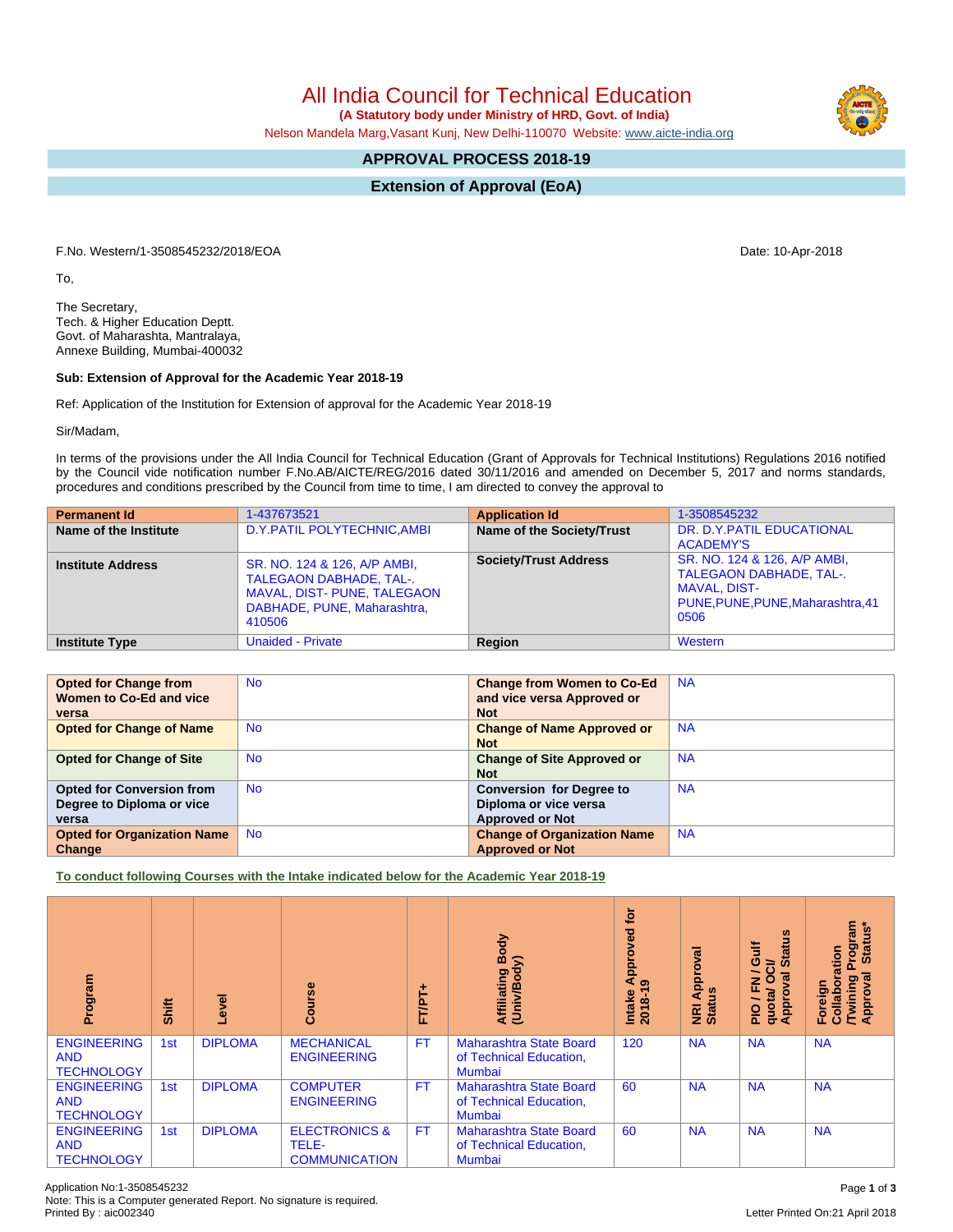|                    |     |                | <b>ENGINEERING</b> |     |                         |     |           |           |           |
|--------------------|-----|----------------|--------------------|-----|-------------------------|-----|-----------|-----------|-----------|
| <b>ENGINEERING</b> | 1st | <b>DIPLOMA</b> | <b>CIVIL</b>       |     | Maharashtra State Board | 120 | <b>NA</b> | <b>NA</b> | <b>NA</b> |
| <b>AND</b>         |     |                | <b>ENGINEERING</b> |     | of Technical Education. |     |           |           |           |
| <b>TECHNOLOGY</b>  |     |                |                    |     | Mumbai                  |     |           |           |           |
| <b>ENGINEERING</b> | 1st | <b>DIPLOMA</b> | <b>AUTOMOBILE</b>  | FT. | Maharashtra State Board | 60  | <b>NA</b> | <b>NA</b> | <b>NA</b> |
| <b>AND</b>         |     |                | <b>ENGINEERING</b> |     | of Technical Education, |     |           |           |           |
| <b>TECHNOLOGY</b>  |     |                |                    |     | Mumbai                  |     |           |           |           |

+FT –Full Time,PT-Part Time

# Punitive Action against the Institute

## **Course(s) Applied for Closure by the Institute for the Academic Year 2018-19**

| Program                                               | <b>Shift</b> | Level          | <b>Course</b>                           | $FT/PT+$ | <b>Affiliating Body (Univ/Body)</b>                                 | <b>Course Closure</b><br><b>Status</b> |
|-------------------------------------------------------|--------------|----------------|-----------------------------------------|----------|---------------------------------------------------------------------|----------------------------------------|
| <b>ENGINEERING</b><br><b>AND</b><br><b>TECHNOLOGY</b> | 2nd          | <b>DIPLOMA</b> | <b>MECHANICAL</b><br><b>ENGINEERING</b> | FT.      | <b>Maharashtra State Board</b><br>of Technical Education,<br>Mumbai | Pending <sup>\$</sup>                  |
| <b>ENGINEERING</b><br><b>AND</b><br><b>TECHNOLOGY</b> | 2nd          | <b>DIPLOMA</b> | <b>COMPUTER</b><br><b>ENGINEERING</b>   | FT.      | <b>Maharashtra State Board</b><br>of Technical Education.<br>Mumbai | Pending <sup>\$</sup>                  |

+FT-Full Time,PT-Part Time

\$ Due to non-submission of NOC's from University / Board and / or State Government

In case of any differences in content in this Computer generated Extension of Approval Letter, the content/information as approved by the Executive Council / General Council as available on the record of AICTE shall be final and binding.

Strict compliance of Anti-Ragging Regulation: - Approval is subject to strict compliance of provisions made in AICTE Regulation notified vide F. No. 37-3/Legal/AICTE/2009 dated July 1, 2009 for Prevention and Prohibition of Ragging in Technical Institutions. In case Institution fails to take adequate steps to Prevent Ragging or fails to act in accordance with AICTE Regulation or fails to punish perpetrators or incidents of Ragging, it will be liable to take any action as defined under clause 9(4) of the said Regulation.

> **Prof. A.P Mittal Member Secretary, AICTE**

Copy to:

- 1. The Regional Officer, All India Council for Technical Education Industrial Assurance Building 2nd Floor, Nariman Road Mumbai - 400 020, Maharashtra
- 2. The Director Of Technical Education\*\*, Maharashtra
- 3. The Registrar\*\*, Maharashtra State Board of Technical Education, Mumbai
- 4. The Principal / Director, D.Y.PATIL POLYTECHNIC,AMBI SR. NO. 124 & 126, A/P AMBI, TALEGAON DABHADE, TAL-. MAVAL, DIST- PUNE, TALEGAON DABHADE,PUNE, Maharashtra,410506
- 5. The Secretary / Chairman, DR. D.Y.PATIL EDUCATIONAL ACADEMY'S SR. NO. 124 & 126, A/P AMBI, TALEGAON DABHADE, TAL-. MAVAL, DIST- PUNE, PUNE,PUNE, Maharashtra,410506
- 6. Guard File(AICTE)

Note: Validity of the Course details may be verified at <http://www.aicte-india.org/>